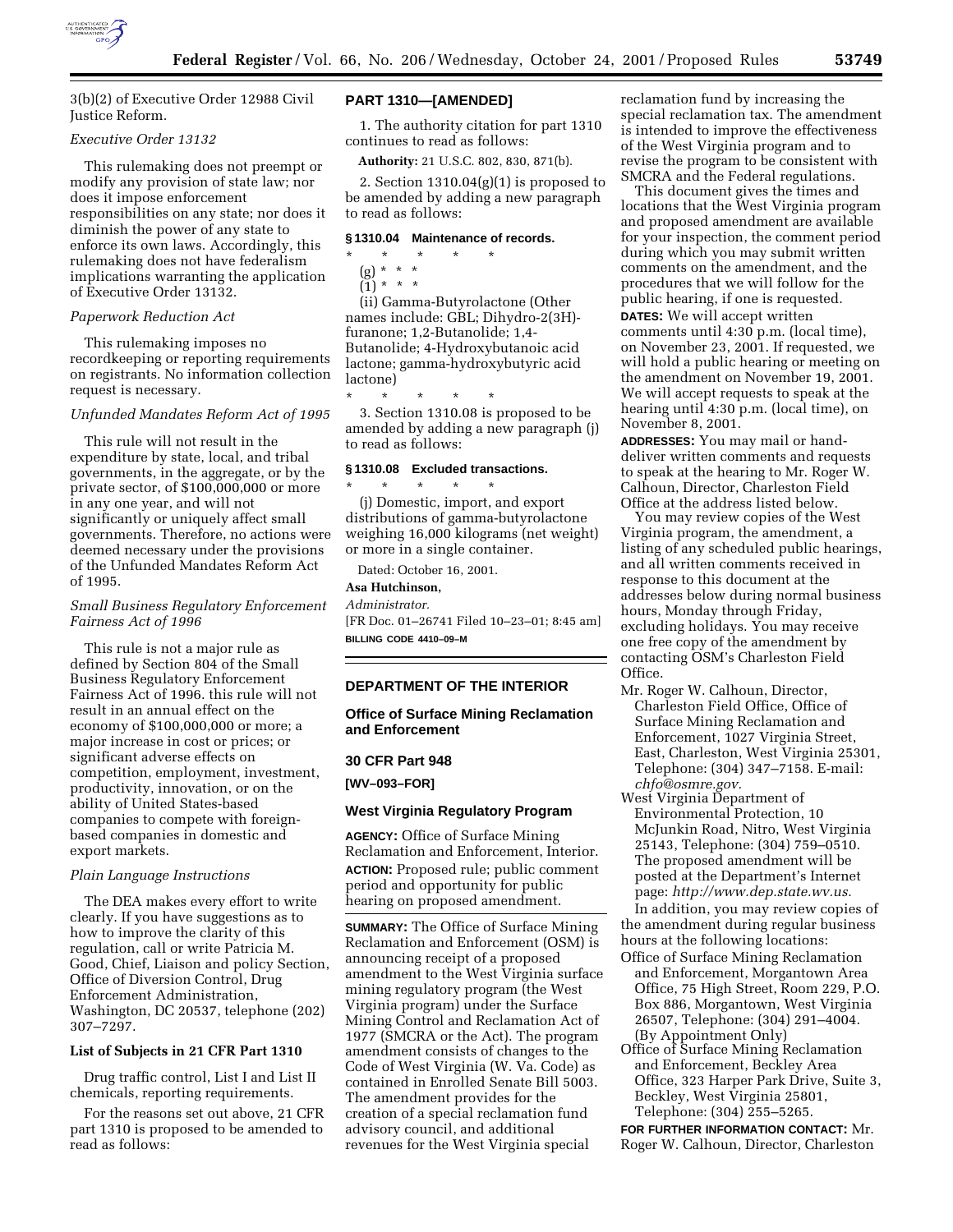Field Office; Telephone: (304) 347– 7158.

### **SUPPLEMENTARY INFORMATION:**

I. Background on the West Virginia Program II. Description of the Amendment III. Public Comment Procedures IV. Procedural Determinations

## **I. Background on the West Virginia Program**

Section 503(a) of the Act permits a State to assume primacy for the regulation of surface coal mining and reclamation operations on non-Federal and non-Indian lands within its borders by demonstrating that its program includes, among other things, ''\* \* \* a State law which provides for the regulation of surface coal mining and reclamation operations in accordance with the requirements of the Act  $*$ and rules and regulations consistent with regulations issued by the Secretary pursuant to the Act.'' See 30 U.S.C.  $1253(a)(1)$  and (7). On the basis of these criteria, the Secretary of the Interior conditionally approved the West Virginia program on January 21, 1981. You can find background information on the West Virginia program, including the Secretary's findings, the disposition of comments, and conditions of approval of the West Virginia program in the January 21, 1981, **Federal Register** (46 FR 5915–5956). You can also find later actions concerning West Virginia's program and program amendments at 30 CFR 948.10, 948.12, 948.13, 948.15, and 948.16.

# **II. Description of the Proposed Amendment**

By letter dated September 17, 2001 (Administrative Record Number WV– 1237), the West Virginia Department of Environmental Protection (WVDEP) notified OSM of proposed legislation that was approved during a special session of the West Virginia Legislature. By letter dated September 24, 2001 (Administrative Record Number WV– 1238), the WVDEP sent us a proposed amendment to its program under SMCRA (30 U.S.C. 1201 *et seq.*). The amendment was submitted in response to OSM's 30 CFR part 733 notification of June 29, 2001 (Administrative Record Number WV–1218). It is also intended to improve the effectiveness of the West Virginia program and to address required program amendments at 30 CFR 948.16(jjj), (kkk), and (lll).

While the proposed program amendment consists of Enrolled Senate Bill 5003, which was signed by the Governor on October 4, 2001, we are making available for public review and comment Engrossed Senate Bill 5003.

Engrossed Senate Bill 5003 is identical to Enrolled Senate Bill 5003 except that the former clearly shows, via underline and strikethrough, all the statutory language that has been added or deleted from the W.Va. Code as a result of Senate Bill 5003.

The program amendment adds new W. Va. Code section 22–1–17 concerning the establishment of the special reclamation fund advisory council. The amendment also revises the provisions of W. Va. Code sections 22–3–11 concerning the special reclamation tax, and section 22–3–12 concerning site-specific bonding. You will find the full amended language of West Virginia's program amendment quoted below.

# *1. W. Va. Code 22–1–17 Special Reclamation Fund Advisory Council*

This provision is new, and provides for the creation of a special reclamation fund advisory council. The new language is quoted below.

Article 1. Division of Environmental Protection

22–1–17. Special reclamation fund advisory council.

(a) There is hereby created within the department of environmental protection a special reclamation fund advisory council. The council's purpose is to ensure the effective, efficient and financially stable operation of the special reclamation fund. The special reclamation advisory council shall consist of eight members, including the secretary of the department of environmental protection, or his or her designee, the treasurer of the state of West Virginia, or his or her designee, the director of the national mine land reclamation center at West Virginia university and five members to be appointed by the governor with the advice and consent of the Senate.

(b) Each appointed member of the council shall be selected based on his or her ability to serve on the council and effectuate its purposes. The governor shall appoint, from a list of three names submitted by the major trade association representing the coal industry regulated under article three of this chapter, a member to represent the interests of the industry. The governor shall appoint, from a list of three names submitted by organizations advocating environmental protection, one member to represent the interest of environmental protection organizations. The governor shall appoint, from a list of four names submitted by the coal mining industry and the organizations advocating environmental protection, one member who, by training and profession, is an actuary or an economist. The governor shall appoint, from a list of three names submitted by the united mine workers of America, one member to represent the interest of coal miners. The governor shall appoint a member to represent the interests of the general public.

(c) The terms of all members shall begin on the first day of July, two thousand two. The

secretary shall be an ex officio, nonvoting member and serve as chairperson of the council. The terms of the governor's appointees shall be for six years. Appointees may be reappointed to serve on the council. The terms of the appointed members first taking office are to be expired as designated by the governor at the time of the nomination, two at the end of the second year, two at the end of the forth year and one at the end of the sixth year. As the original appointments expire, each subsequent appointment will be for a full six-year term. Any appointed member whose term has expired shall serve until a successor has been duly appointed and qualified. Any person appointed to fill a vacancy is to serve only for the unexpired term.

(d) Appointed members of the council shall be paid the same compensation and expense reimbursement as is provided for members of the Legislature pursuant to sections six and eight, article two-a, chapter four of this code. Council members who are state employees or officials shall be reimbursed for expenses in accordance with the applicable agency's policy.

(e) The council shall meet at the call of the chairperson or his or her designee, but not less than once every six months. The secretary shall provide funds for necessary administrative and technical services for the council from the special reclamation fund.

(f) The council shall, at a minimum: (1) Study the effectiveness, efficiency and financial stability of the special reclamation fund with an emphasis on development of a financial process that ensures long-term stability of the special reclamation program;

(2) Identify and define problems associated with the special reclamation fund, including, but not limited to, the enforcement of federal and state law, regulation and rules pertaining to contemporaneous reclamation;

(3) Evaluate bond forfeiture collection, reclamation efforts at bond forfeiture sites and compliance with approved reclamation plans as well as any modifications;

(4) Provide a forum for a full and fair discussion of issues relating to the special reclamation fund;

(5) Contract with a qualified actuary who shall make a determination as to the special reclamation fund's fiscal soundness. This determination shall be completed on the thirty-first day of December, two thousand four, and every four years thereafter. The review is to include an evaluation of the present and prospective assets and liabilities of the special reclamation fund; and

(6) Study and recommend to the Legislature alternative approaches to the current funding scheme of the special reclamation fund, considering revisions which will assure future proper reclamation of all mine sites and continued financial viability of the state's coal industry.

(g) On or before the first day of January, two thousand three, and every year thereafter, the council shall submit to the Legislature and the governor a report on the adequacy of the special reclamation tax and the fiscal condition of the special reclamation fund. The report shall, at a minimum, contain:

(1) A recommendation as to whether or not any adjustments to the special reclamation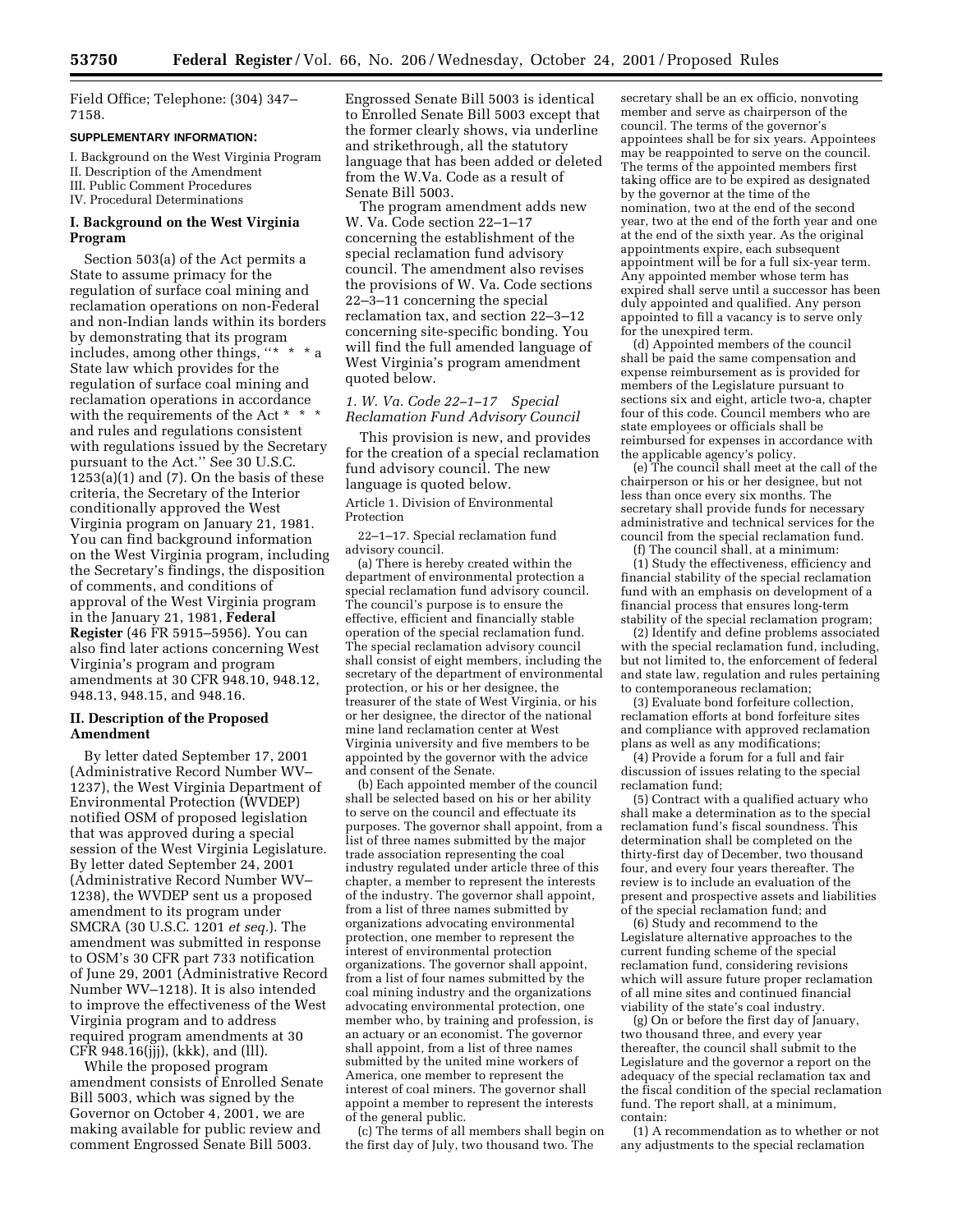tax should be made considering the cost, timeliness and adequacy of bond forfeiture reclamation, including water treatment;

(2) A discussion of the council's required study issues as set forth in subsection (f) of this section; and

(3) The availability of federal abandoned mine lands funds for West Virginia reclamation projects.

# *2. W. Va. Code 22–3–11 Bonds*

Subsection 22–3–11(a) is amended to provide that the penal amount of the bond shall be not less than one thousand dollars nor more than five thousand dollars for each acre or fraction thereof. The existing requirement that the minimum amount of bond furnished for any type of reclamation bonding is ten thousand dollars is relocated within this subsection.

Subsection  $22-3-11(g)$  is amended by adding a reference to section 22–1–17. As amended, the moneys accrued in the special reclamation fund are reserved only for the purposes set forth in sections 22–3–11 and 22–1–17. Language is added which provides that moneys in the special reclamation fund may be spent to reclaim abandoned lands where the amount of bond posted and forfeited is less less than the actual cost of reclamation, ''and where the land is not eligible for abandoned mine land reclamation funds under article two of this chapter.'' Language is deleted that limits expenditures from the special reclamation fund for the purpose of designing, constructing and maintaining water treatment systems when they are required for a complete reclamation of the affected lands to 25 percent of the fees collected. This revision is intended to satisfy the required amendment at 30 CFR 948.16(jjj). As amended, the provision provides that the secretary may use the special reclamation fund for the purpose of designing, constructing and maintaining water treatment systems where they are required for a complete reclamation of the affected lands. Also, the words ''articles two and four of this chapter'' are deleted from the sentence which identifies the administrative provisions for which up to 10 percent of the special reclamation funds may be spent.

Subsection 22–3–11(h) is amended by adding language that provides for a new per-ton special reclamation tax on surface coal mining operations .

Subsections  $22-\overline{3}-11(i)$  and (j) are amended by adding references to the special reclamation tax.

Subsection 22–3–11(k) is amended by adding a reference to the special ''reclamation'' tax and by deleting the

last sentence which provided that the special reclamation tax ''shall be collected whenever the liabilities of the state established in this subsection exceed the accrued amount in the fund.'' This revision is intended to satisfy the required amendment at 30 CFR 948.16 (kkk).

New subsection 22–3–11(n) is added to provide that the amendments to section 22–3–11 will become effective upon the approval by OSM.

The amended section 22–3–11 is quoted below.

Article 3. Surface Coal Mining and Reclamation Act

22–3–11. Bonds; amount and method of bonding; bonding requirements; special reclamation tax and fund; prohibited acts; period of bond liability.

(a) After a surface mining permit application has been approved pursuant to this article, but before a permit has been issued, each operator shall furnish a penal bond, on a form to be prescribed and furnished by the secretary, payable to the state of West Virginia and conditioned upon the operator faithfully performing all of the requirements of this article and of the permit. The penal amount of the bond shall be not less than one thousand dollars nor more than five thousand dollars for each acre or fraction thereof: Provided, That the minimum amount of bond furnished for any type of reclamation bonding shall be ten thousand dollars. The bond shall cover: (1) The entire permit area; or (2) that increment of land within the permit area upon which the operator will initiate and conduct surface mining and reclamation operations within the initial term of the permit. If the operator chooses to use incremental bonding, as succeeding increments of surface mining and reclamation operations are to be initiated and conducted within the permit area, the operator shall file with the secretary an additional bond or bonds to cover the increments in accordance with this section: Provided, however, That once the operator has chosen to proceed with bonding either the entire permit area or with incremental bonding, the operator shall continue bonding in that manner for the term of the permit.

(b) The period of liability for bond coverage begins with issuance of a permit and continues for the full term of the permit plus any additional period necessary to achieve compliance with the requirements in the reclamation plan of the permit.

(c) (1) The form of the bond shall be approved by the secretary and may include, at the option of the operator, surety bonding, collateral bonding (including cash and securities), establishment of an escrow account, self-bonding or a combination of these methods. If collateral bonding is used, the operator may elect to deposit cash or collateral securities or certificates as follows: Bonds of the United States or its possessions, of the federal land bank or of the homeowners' loan corporation; full faith and credit general obligation bonds of the state of West Virginia, or other states, and of any county, district or municipality of the state

of West Virginia or other states; or certificates of deposit in a bank in this state, which certificates shall be in favor of the department. The cash deposit or market value of such securities or certificates shall be equal to or greater than the penal sum of the bond. The secretary shall, upon receipt of any deposit of cash, securities or certificates, promptly place the same with the treasurer of the state of West Virginia whose duty it is to receive and hold the same in the name of the state in trust for the purpose for which the deposit is made when the permit is issued. The operator making the deposit is entitled, from time to time, to receive from the state treasurer, upon the written approval of the secretary, the whole or any portion of any cash, securities or certificates so deposited, upon depositing with him or her in lieu thereof, cash or other securities or certificates of the classes herein specified having value equal to or greater than the sum of the bond.

(2) The secretary may approve an alternative bonding system if it will: (1) Reasonably assure that sufficient funds will be available to complete the reclamation, restoration and abatement provisions for all permit areas which may be in default at any time; and (2) provide a substantial economic incentive for the permittee to comply with all reclamation provisions.

(d) The secretary may accept the bond of the applicant itself without separate surety when the applicant demonstrates to the satisfaction of the secretary the existence of a suitable agent to receive service of process and a history of financial solvency and continuous operation sufficient for authorization to self-insure.

(e) It is unlawful for the owner of surface or mineral rights to interfere with the present operator in the discharge of the operator's obligations to the state for the reclamation of lands disturbed by the operator.

(f) All bond releases shall be accomplished in accordance with the provisions of section twenty-three of this article.

(g) The special reclamation fund previously created is continued. The moneys accrued in the fund, including interest, are reserved solely and exclusively for the purposes set forth in this section and section seventeen, article one of this chapter. The fund shall be administered by the secretary who is authorized to expend the moneys in the fund for the reclamation and rehabilitation of lands which were subjected to permitted surface mining operations and abandoned after the third day of August, one thousand nine hundred seventy-seven, where the amount of the bond posted and forfeited on the land is less than the actual cost of reclamation, and where the land is not eligible for abandoned mine land reclamation funds under article two of this chapter. The secretary shall develop a long-range planning process for selection and prioritization of sites to be reclaimed so as to avoid inordinate short-term obligations of the assets in the fund of such magnitude that the solvency of the fund is jeopardized. The secretary may use the special reclamation fund for the purpose of designing, constructing and maintaining water treatment systems when they are required for a complete reclamation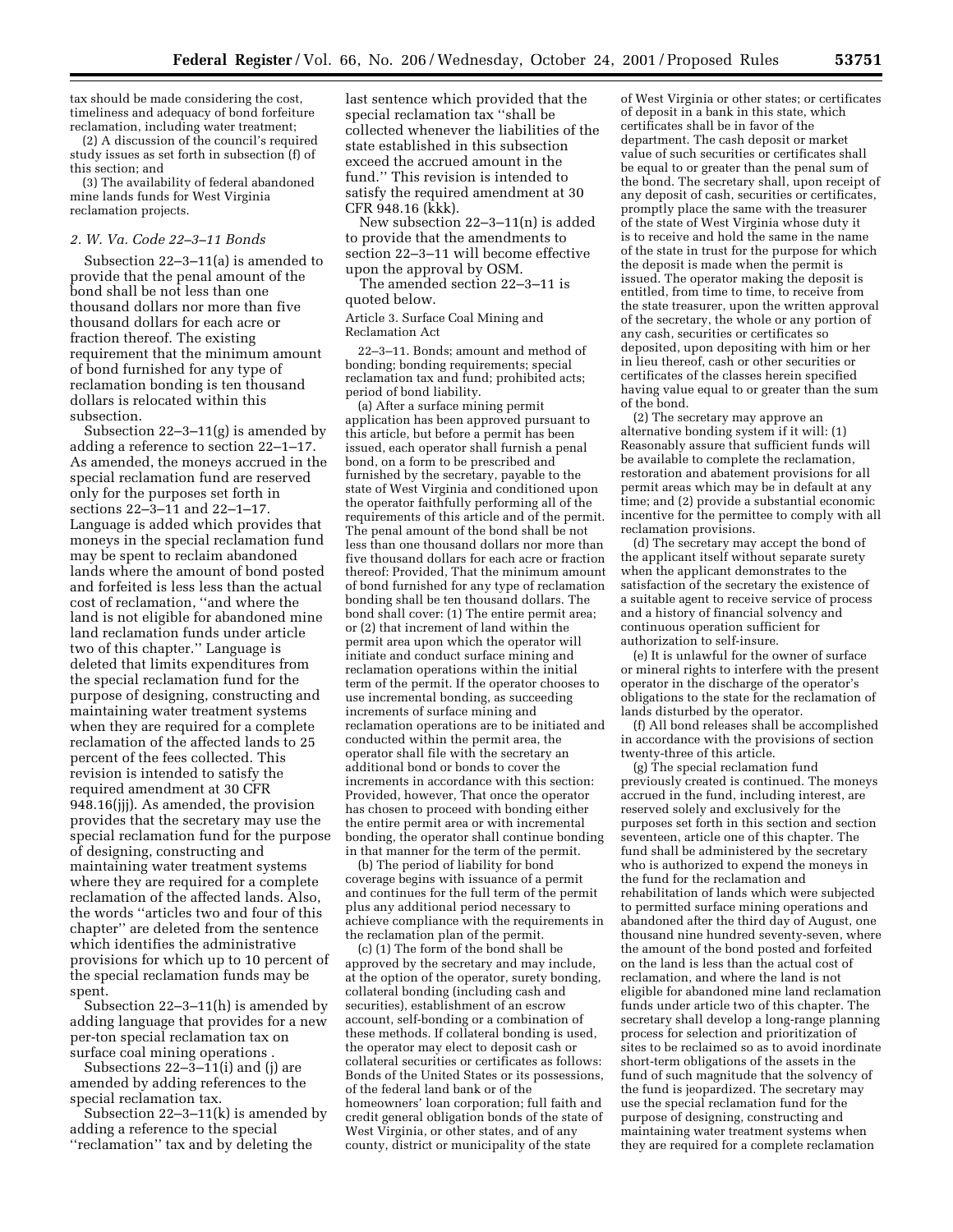of the affected lands described in this subsection. The secretary may also expend an amount not to exceed ten percent of the total annual assets in the fund to implement and administer the provisions of this article and, as they apply to the surface mine board, articles one and four, chapter twenty-two-b of this code.

(h) Prior to the first day of January, two thousand two, every person conducting coal surface mining operations shall contribute into the fund a sum equal to three cents per ton of clean coal mined. For tax periods commencing on and after the first day of January, two thousand two, every person conducting coal surface mining shall contribute into the fund as follows: (1) For a period not to exceed thirty-nine months, seven cents per ton of clean coal mined; and (2) an additional seven cents per ton of clean coal mined. The tax shall be levied upon each ton of clean coal severed or clean coal obtained from refuse pile and slurry pond recovery or clean coal from other mining methods extracting a combination of coal and waste material as part of a fuel supply on or after the first day of January, two thousand two. The additional seven-cent tax shall be reviewed and, if necessary, adjusted annually by the Legislature upon recommendation of the council pursuant to the provisions of section seventeen, article one of this chapter: Provided, That the tax may not be reduced until the special reclamation fund has sufficient moneys to meet the reclamation responsibilities of the state established in this section.

(i) This special reclamation tax shall be collected by the state tax commissioner in the same manner, at the same time and upon the same tonnage as the minimum severance tax imposed by article twelve-b, chapter eleven of this code is collected: Provided, That under no circumstance shall the special reclamation tax be construed to be an increase in either the minimum severance tax imposed by said article or the severance tax imposed by article thirteen of said chapter.

(j) Every person liable for payment of the special reclamation tax shall pay the amount due without notice or demand for payment.

(k) The tax commissioner shall provide to the secretary a quarterly listing of all persons known to be delinquent in payment of the special reclamation tax. The secretary may take the delinquencies into account in making determinations on the issuance, renewal or revision of any permit.

(l) The tax commissioner shall deposit the fees collected with the treasurer of the state of West Virginia to the credit of the special reclamation fund. The moneys in the fund shall be placed by the treasurer in an interestbearing account with the interest being returned to the fund on an annual basis.

(m) At the beginning of each quarter, the secretary shall advise the state tax commissioner and the governor of the assets, excluding payments, expenditures and liabilities, in the fund.

(n) To the extent that this section modifies any powers, duties, functions and responsibilities of the department that may require approval of one or more federal agencies or officials in order to avoid disruption of the federal-state relationship

involved in the implementation of the federal Surface Mining Control and Reclamation Act, 30 U.S.C. 1270 by the state, the modifications will become effective upon the approval of the modifications by the appropriate federal agency or official.

# *3. Section 22–3–12 Site-Specific Bonding*

Subsection 22–3–12(b) is deleted in its entirety, and the remaining subsections relettered.

Various clarifying word changes have been made to subsections 22–3–12(b) through (d) (formerly (c) through (e)).

Subsection 22–3–12(f) has been deleted in its entirety.

The amended section 22–3–12 is quoted below.

22–3–12. Site-specific bonding; legislative rule; contents of legislative rule; legislative intent.

(a) Notwithstanding the provisions of section eleven of this article, the secretary may establish and implement a site-specific bonding system in accordance with the provisions of this section.

(b) A legislative rule proposed or promulgated pursuant to this section must provide, at a minimum, for the following:

(1) The penal amount of a bond shall be not less than one thousand dollars nor more than five thousand dollars per acre or fraction thereof.

(2) Every bond, subject to the limitations of subdivision (1) of this subsection, shall reflect the relative potential cost of reclamation associated with the activities proposed to be permitted, which would not otherwise be reflected by bonds calculated by merely applying a specific dollar amount per acre for the permit.

(3) Every bond, subject to the provisions of subdivision (1) of this subsection, shall also reflect an analysis under the legislative rule of various factors, as applicable, which affect the cost of reclamation, including, but not limited to: (A) The general category of mining, whether surface or underground; (B) mining techniques and methods proposed to be utilized; (C) support facilities, fixtures, improvements and equipment; (D) topography and geology; and (E) the potential for degrading or improving water quality.

(c) A legislative rule proposed or promulgated pursuant to the provisions of this section may, in addition to the requirements of subsection (b) of this section, provide for a consideration of other factors determined to be relevant by the secretary. For example, the rule may provide for the following:

(1) A consideration as to whether the bond relates to a new permit application, a renewal of an existing permit, an application for an incidental boundary revision or the reactivation of an inactive permit;

(2) A consideration of factors which may result in environmental enhancement, as in a case where remining may improve water quality or reduce or eliminate existing highwalls, or a permitted operation may create or improve wetlands; or

(3) An analysis of various factors related to the specific permit applicant, including, but

not limited to: (A) The prior mining experience of the applicant with the activities sought to be permitted; and (B) the history of the applicant as it relates to prior compliance with statutory and regulatory requirements designed to protect, maintain or enhance the environment in this or any other state.

(d) It is the intent of the Legislature that a legislative rule proposed or promulgated pursuant to the provisions of this section shall be constructed so that when the findings of fact by the division [Sic] of environmental protection with respect to the proposed mining activity and the particular permit applicant coincide with the particular factors or criteria to be considered and analyzed under the rule, the rule will direct a conclusion as to the amount of the bond to be required, subject to rebuttal and refutation of the findings by the applicant. To the extent practicable, the rule shall limit subjectivity and discretion by the secretary and the division [Sic] in fixing the amount of the bond.

#### **III. Public Comment Procedures**

Under the provisions of 30 CFR 732.17(h), we are seeking your comments, on whether the proposed amendment satisfies the applicable program approval criteria of 30 CFR 732.15. If we approve the amendment, it will become part of the West Virginia program.

#### *Written Comments*

Send your written or electronic comments to OSM at the address given above. Your written comments should be specific, pertain only to the issues proposed in this rulemaking, and include explanations in support of your recommendation(s). In the final rulemaking, we will not necessarily consider or include in the administrative record any comments received after the time indicated under **DATES** or at locations other than the Charleston Field Office.

#### *Electronic Comments*

Please submit Internet comments as an ASCII file avoiding the use of special characters and any form of encryption. Please also include ''Attn: SPATS NO. WV–093–FOR'' and your name and return address in your Internet message. If you do not receive a confirmation that we have received your Internet message, contact the Charleston Field office at (304) 347–7158.

### *Availability of Comments*

We will make comments, including names and addresses of respondents, available for public review during our normal business hours. We will not consider anonymous comments. If individual respondents request confidentiality, we will honor their request to the extent allowable by law.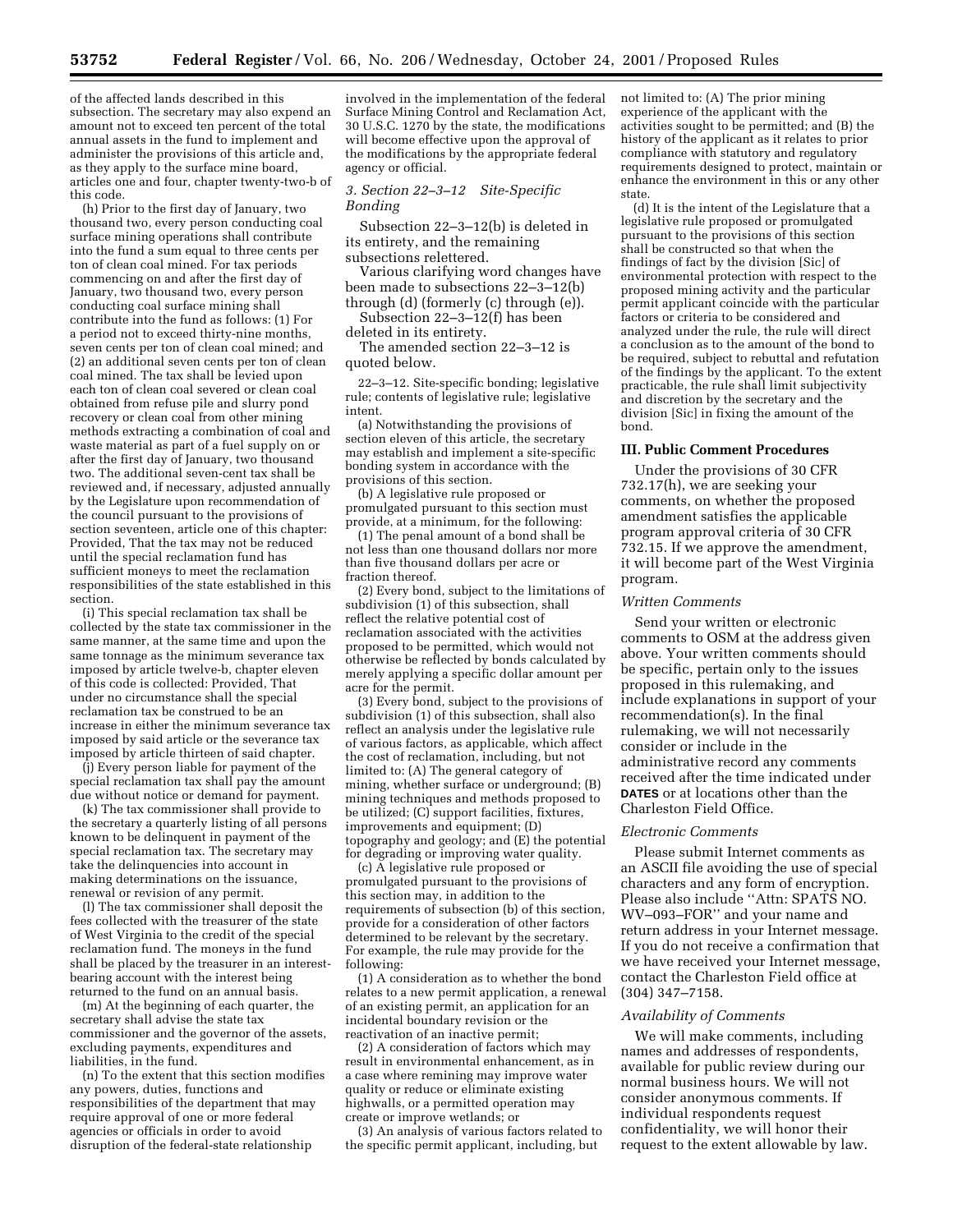Individual respondents who wish to withhold their name or address from public review, except for the city or town, must state this prominently at the beginning of their comment We will make all submissions from organizations or businesses, and from individuals identifying themselves as representatives or officials of organizations or businesses, available for public inspection in their entirety.

### *Public Hearing*

If you wish to speak at the public hearing, contact the person listed under **FOR FURTHER INFORMATION CONTACT** by 4:30 p.m. (local time), on November 8, 2001. We will arrange the location and time of the hearing with those persons requesting the hearing. If no one requests an opportunity to speak, we will not hold the hearing.

To assist the transcriber and ensure an accurate record, we request, if possible, that each person who speaks at a public hearing provide us with a written copy of his or her comments. The public hearing will continue on the specified date until everyone scheduled to speak has been given an opportunity to be heard. If you are in the audience and have not been scheduled to speak and wish to do so, you will be allowed to speak after those who have been scheduled. We will end the hearing after everyone scheduled to speak and others present in the audience who wish to speak, have been heard.

If you are disabled and need special accommodation to attend a public hearing, contact the person listed under **FOR FURTHER INFORMATION CONTACT.**

#### *Public Meeting*

If only one person requests an opportunity to speak, we may hold a public meeting rather than a public hearing. If you wish to meet with us to discuss the amendment, please request a meeting by contacting the person listed under **FOR FURTHER INFORMATION CONTACT.** All such meetings are open to the public and, if possible, we will post notices of the meetings at the locations listed under **ADDRESSES.** We will make a written summary of each meeting a part of the Administrative Record.

### **IV. Procedural Determinations**

# *Executive Order 12630—Takings*

This rule does not have takings implications. This determination is based on the analysis performed for the counterpart federal regulations.

# *Executive Order 12866—Regulatory Planning and Review*

This rule is exempted from review by the Office of Management and Budget (OMB) under Executive Order 12866.

# *Executive Order 12988—Civil Justice Reform*

The Department of the Interior has conducted the reviews required by section 3 of Executive Order 12988 and has determined that, to the extent allowable by law, this rule meets the applicable standards of subsections (a) and (b) of that section. However, these standards are not applicable to the actual language of State regulatory programs and program amendments because each such program is drafted and promulgated by a specific State, not by OSM. Under sections 503 and 505 of SMCRA (30 U.S.C. 1253 and 1255) and the Federal regulations at 30 CFR 730.11, 732.15, and 732.17(h)(10), decisions on proposed State regulatory programs and program amendments submitted by the States must be based solely on a determination of whether the submittal is consistent with SMCRA and its implementing Federal regulations and whether the other requirements of 30 CFR parts 730, 731, and 732 have been met.

### *Executive Order 13132—Federalism*

This rule does not have Federalism implications. SMCRA delineates the roles of the Federal and State governments with regard to the regulation of surface coal mining and reclamation operations. One of the purposes of SMCRA is to ''establish a nationwide program to protect society and the environment from the adverse effects of surface coal mining operations.'' Section 503(a)(1) of SMCRA requires that State laws regulating surface coal mining and reclamation operations be ''in accordance with'' the requirements of SMCRA. Section 503(a)(7) requires that State programs contain rules and regulations ''consistent with'' regulations issued by the Secretary pursuant to SMCRA.

# *Executive Order 13211—Regulations That Significantly Affect the Supply, Distribution, or Use of Energy*

On May 18, 2001, the President issued Executive Order 13211 which requires agencies to prepare a Statement of Energy Effects for a rule that is (1) considered significant under Executive Order 12866, and (2) likely to have a significant adverse affect on the supply, distribution, or use of energy. Because this rule is exempt from review under Executive Order 12866 and is not

expected to have a significant adverse effect on the supply, distribution, or use of energy, a Statement of Energy Effects is not required.

# *National Environmental Policy Act*

Section 702(d) of SMCRA (30 U.S.C. 1292(d)) provides that a decision on a proposed State regulatory program provision does not constitute a major Federal action within the meaning of section 102(2)(C) of the National Environmental Policy Act (NEPA) (42 U.S.C. 4332(2)(C)). A determination has been made that such decisions are categorically excluded from the NEPA process (516 DM 8.4.A).

## *Paperwork Reduction Act*

This rule does not contain information collection requirements that require approval by the OMB under the Paperwork Reduction Act (44 U.S.C. 3507 *et seq.*).

### *Regulatory Flexibility Act*

The Department of the Interior has determined that this rule will not have a significant economic impact on a substantial number of small entities under the Regulatory Flexibility Act (5 U.S.C. 601 *et seq.*). The State submittal which is the subject of this rule is based upon counterpart Federal regulations for which an economic analysis was prepared and certification made that such regulations would not have a significant economic effect upon a substantial number of small entities. Accordingly, this rule will ensure that existing requirements previously promulgated by OSM will be implemented by the State. In making the determination as to whether this rule would have a significant economic impact, the Department relied upon the data and assumptions for the counterpart Federal regulation.

# *Small Business Regulatory Enforcement Fairness Act*

This rule is not a major rule under 5 U.S.C. 804(2), the Small Business Regulatory Enforcement Fairness Act. This rule: (a) Does not have an annual effect on the economy of \$100 million; (b) Will not cause a major increase in costs or prices for consumers, individual industries, geographic regions or Federal, State, or local government agencies; and (c) Does not have significant adverse effects on competition, employment, investment, productivity, innovation, or the ability of U.S.-based enterprises to compete with foreign-based enterprises.

This determination is based upon the fact that the State submittal which is the subject of this rule is based upon